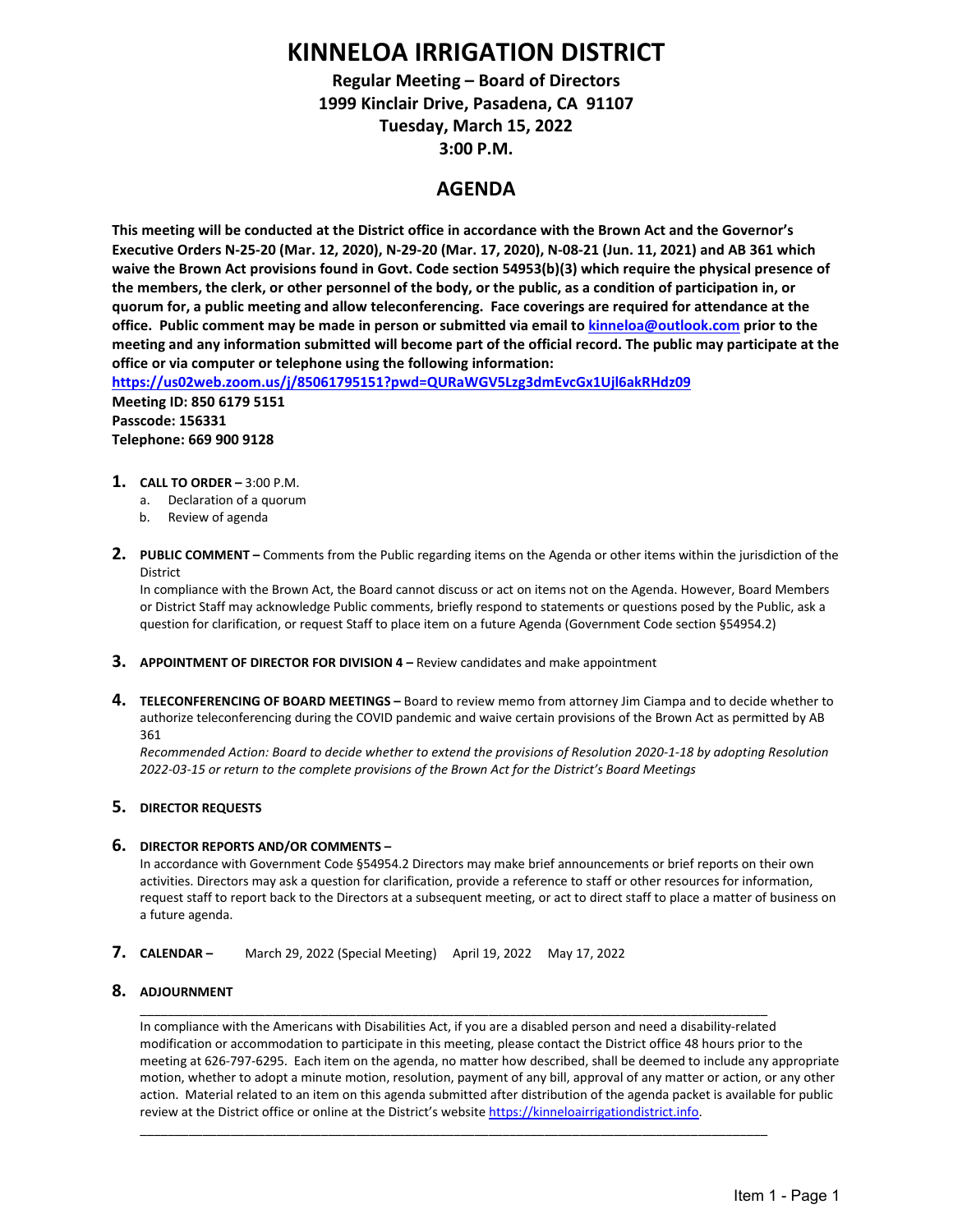<span id="page-1-0"></span>February 25, 2022

Kinneloa Irrigation District 1999 Kinclair Drive Pasadena, CA 91107

RE: Letter of Interest for Division 4 Vacancy

Please accept this letter as my notice of interest to be appointed to the Division 4 vacancy on the Board of Directors per the notice dated February 22, 2022.

Professionally, I am a real estate development and construction consultant working in the Los Angeles County area. My attached resume includes more detail on my professional experience including my time as a professor at Cal Poly Pomona teaching the subjects of Real Estate Principles, Real Estate Finance and Real Estate Development

Civically, I've served on the Board of Directors of the Pasadena Community Access Corporation per appointment of Councilmember Margaret McAustin until I moved just outside of the formal City of Pasadena boundaries. I also served on the Board of Directors of Pasadena Heritage and for several years was on the Board of Directors of the Chinatown Business Improvement District and Highland Park Business Improvement District, both in the City of Los Angeles. My volunteerism now is mostly doing trail work with various organizations in the local mountains and as a Level 2 coach for the St. Francis High School Mountain Bike Team.

Personally, we moved into our home on Fairpoint in October 2016; however, I effectively grew up here as we purchased the home from my grandparents (Leo and Eva Majich) who built it in 1963 as their family home. My father grew up in this same house, my mother (a Kurn) grew up with her 7 siblings and various horses at the house at the west end of Vosburg. My wife Joy and I are raising our three children here now (Leo, Dean and Stella) who are at St. Francis High School and St. Philip respectively.

It would be my honor to serve on the KID Board of Directors and I appreciate your consideration given to this submission.

Respectfully,

Thomas "Tom" Leo Majich II 3445 Fairpoint St Pasadena, CA 91107 P 626-833-0210 tm@arroyohill.com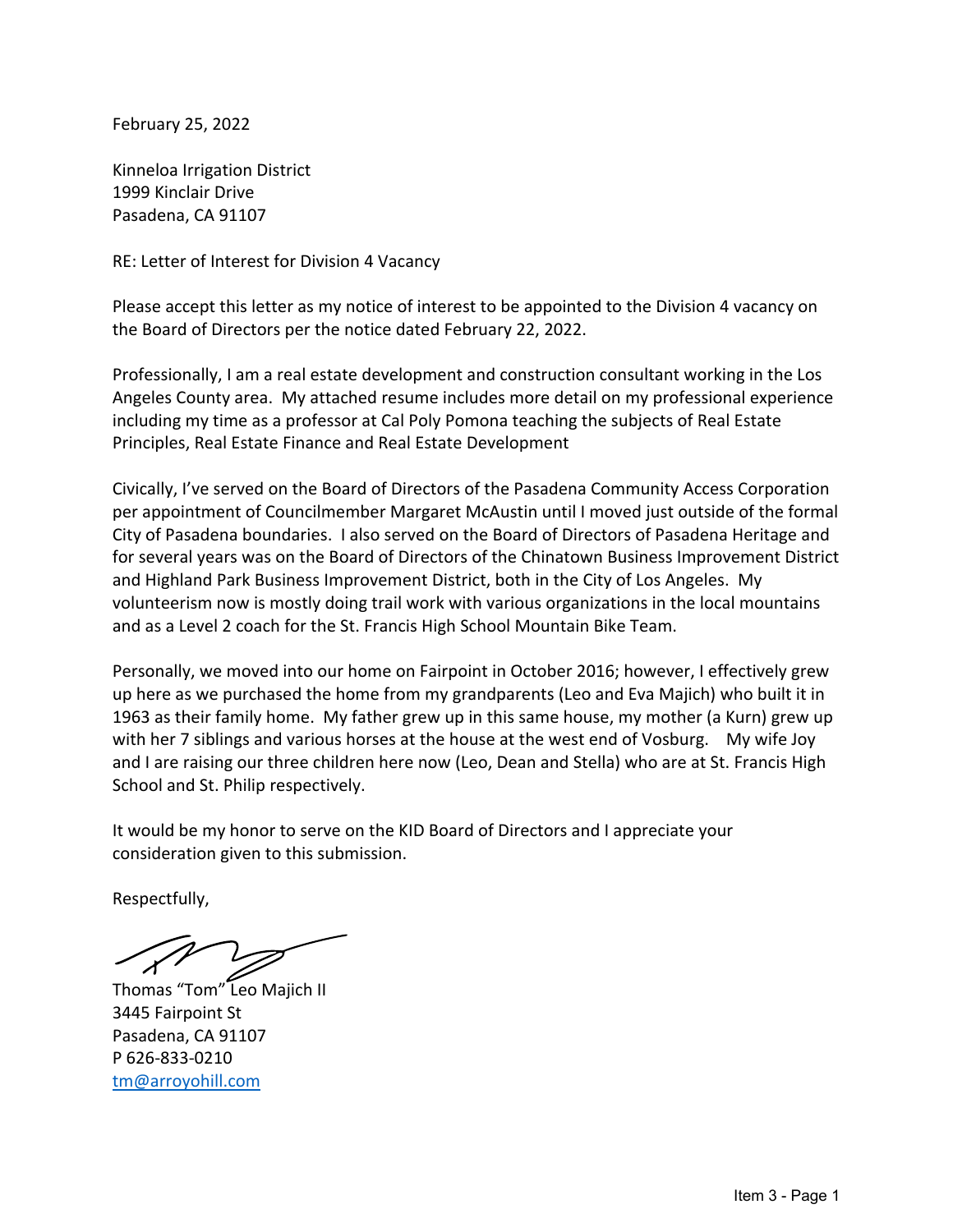## Contact

tm@arroyohill.com

www.linkedin.com/in/tmajich (LinkedIn) www.arroyohill.com (Company)

## **Top Skills**

**Real Estate Development Construction Management Real Estate Transactions** 

# **Tom Majich**

**Construction and Development Management Advisor** Los Angeles

# Summary

Tom Majich continues a more than 100 year family tradition of construction project delivery in Southern California. He is a a 4th generation Los Angeles County native living with his wife and three children in the foothills of the San Gabriel Mountains.

# Experience

## ARROYO HILL DEVELOPMENT INC

Principal

January 2007 - Present (15 years 2 months)

As an advisor or operating partner Arroyo Hill Development has executed across multiple property types including acquisition, leasing, entitlement, design and construction management on behalf of clients that include investors, lenders, developers, owners and occupiers of a variety of real estate typologies. Arroyo Hill was founded and is led by Tom Majich, a 4th generation Los Angeles County native continuing a family tradition of more than 100 years of project delivery in Southern California.

California Building Contractor License 889164 (since 2007) California Real Estate Broker License 01853623 (since 2008)

**CURRENT AND RECENTLY COMPLETED PROJECTS:** 

-Design and Construction Management of a 125,000sf ground up Class A creative office project in Los Angeles on behalf of a local investment firm. -Change of use and warm shell improvements of a 25,000sf creative office complex on the banks of the Los Angeles River in Frogtown/Elysian Valley on behalf of a New York based investor.

-Entitlement and Construction management of a boutique 35-unit live-work residential building on the banks of the Los Angeles River in Frogtown/Elysian Valley on behalf of a New York based investor.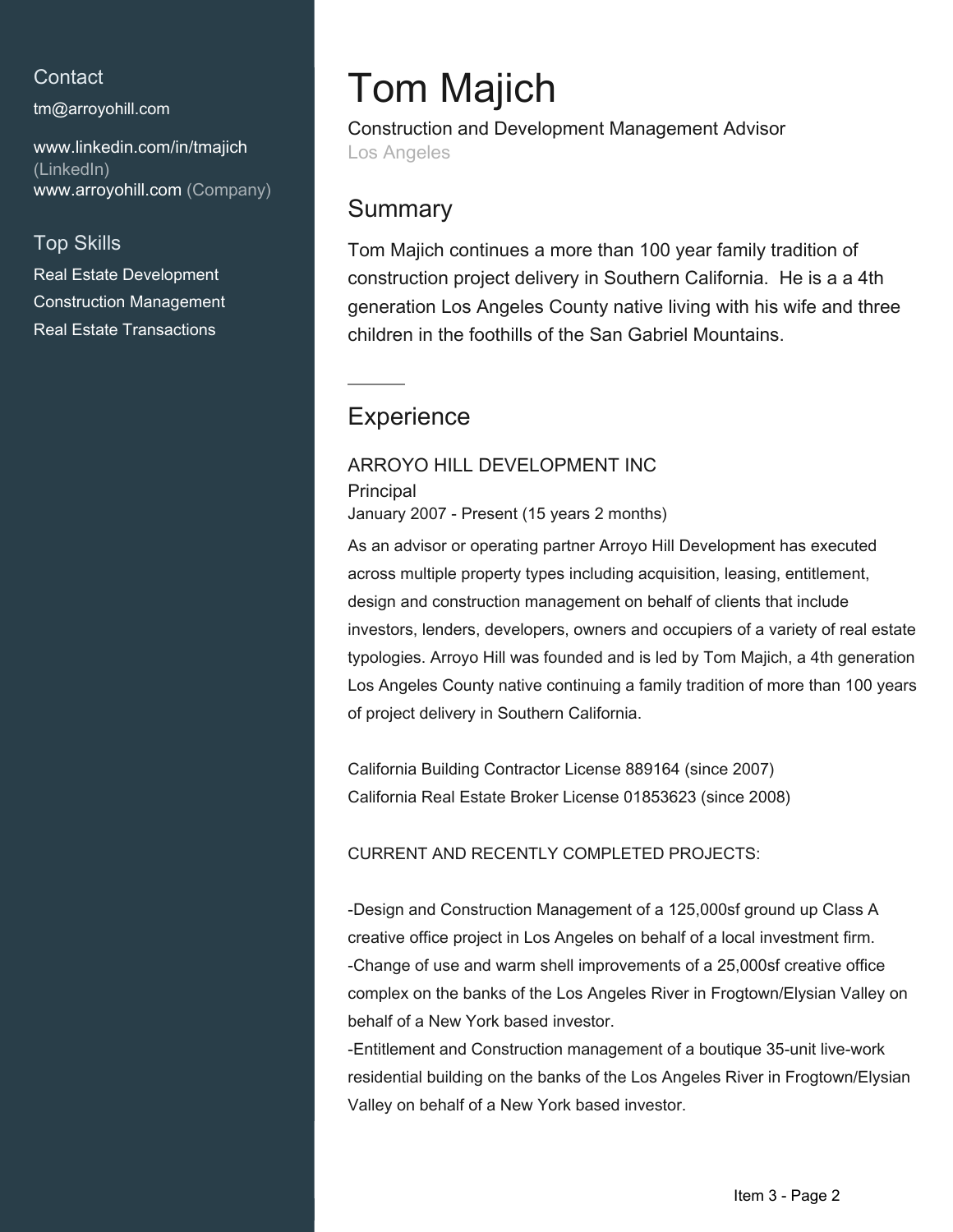-Design Management for potential adaptive re-use of a historic 20,000sf building in the Arts District in Los Angeles on behalf of a long time owneroccupier.

-Off market acquisition of a +2 acre land assemblage on a major Northeast LA corridor and entitlement for 156-units of live-work residential and 110,000 sf of self-storage.

-Managed entitlements, design and construction for a change of use of a 120,000sf warehouse complex in a Northeast Los Angeles neighborhood to a multi-media production facility and manage lease negations with a major international entertainment tenant.

**Redcar Properties LTD** Co-Founder, President and COO April 2013 - March 2017 (4 years) Greater Los Angeles Area

Redcar Properties LTD acquires under performing properties in high growth urban neighborhoods and adds value through specialized redevelopment and deep repositioning.

Tom Majich was a co-founder of the firm responsible for building the internal company infrastructure from scratch. Starting with zero employees he managed growth to a staff of 12 while executing the acquisition. redevelopment and stabilization of 14 properties consisting of over 200,000 sf of high quality creative office that achieved some of the highest rents in the market

Projects acquired, repositioned and stabilized include:

-38 East Montecito Ave. Sierra Madre, CA - 13,000 sf conversion of lumber vard to neighborhood office and retail complex.

-759 North Spring Street Chinatown Los Angeles - 27,000sf conversion of an 1880's built multi-story warehouse to new creative office for Giphy (Facebook) and Contend Productions

-837 North Spring Street Chinatown Los Angeles - 39,000sf conversion of a 1920's warehouse to creative office for NAC Architecture, Ecosense Lighting and Brud.

-1135 Alameda Street Chinatown Los Angeles - conversion of historic gas station to wine bar Oriel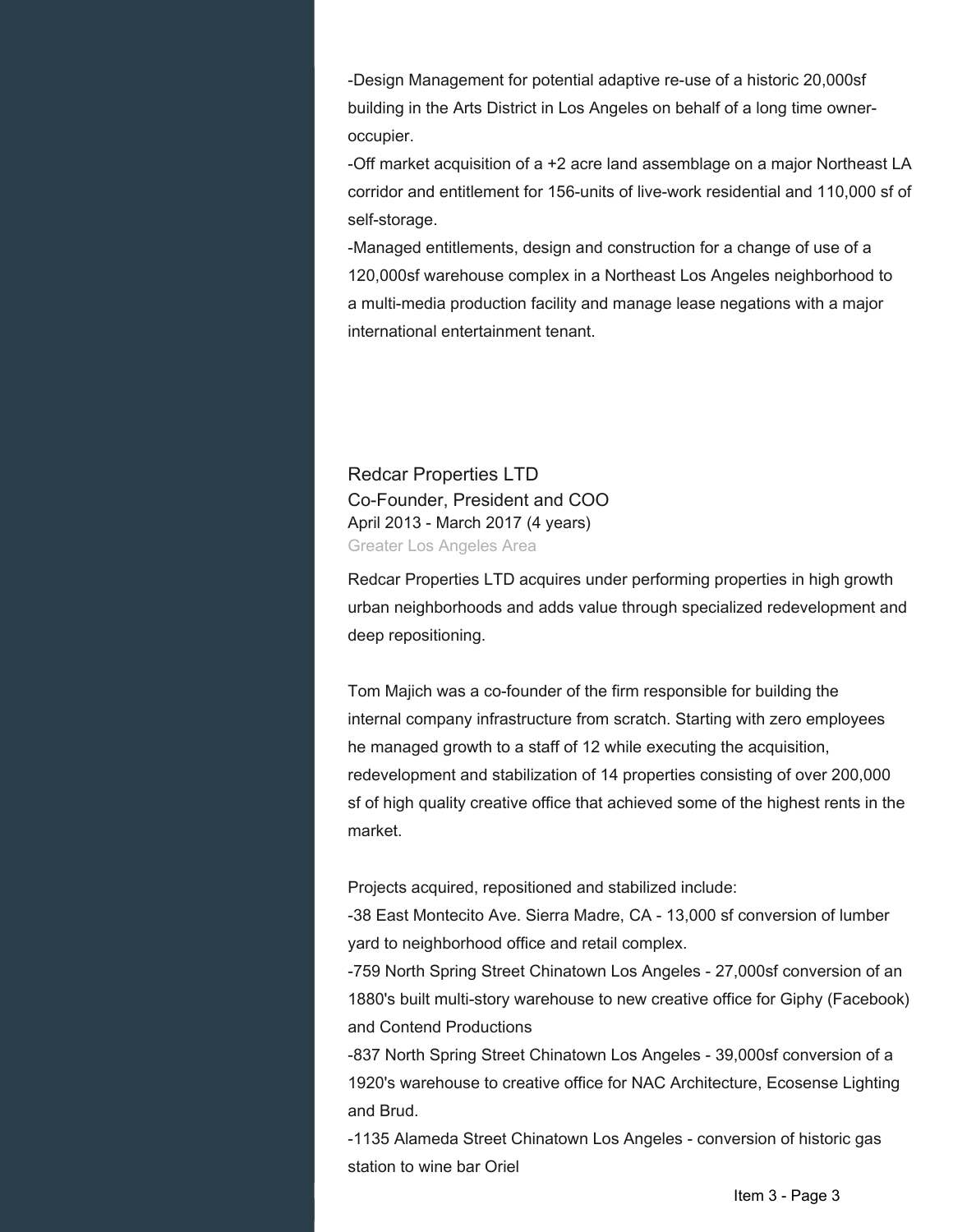-2820 Newell Street Elysian Valley/Frogtown LA - acquisition of 2 building warehouse complex and conversion to 22,000 sf campus including media production office tenants and La Colombe Coffee Roasters -5619 North Figueroa Street Highland Park, Los Angeles - acquisition of historic mixed use building with 28 SRO units over street retail. Converted to executive office over new retail tenants including Homestate, Cookbook and Linear Labs. Office suites command the highest rents in Northeast LA.

Cal Poly Pomona College of Business Administration Professor; Finance, Real Estate and Law Dept. April 2008 - December 2014 (6 years 9 months) Pomona, CA

Over the course of several years I taught the following courses to undergraduate business, economics and planning students:

FRL 3062 Fundamentals of Real Estate FRL 3832 Real Estate Finance FRL 4902 Urban Real Estate Development

**Matt Construction Senior Project Engineer** June 2004 - January 2007 (2 years 8 months) Los Angeles County, California, United States

As a new graduate with a finance degree I was fortunate to be hired by Matt Construction to start my post-collegiate career. I was able to work closely with, and be mentored by, the founding principals and executives of the firm in addition to the broader Matt Construction office and field team.

Projects included:

-The Colburn School of Performing Arts Expansion Project -Children's Museum of Los Angeles at Hansen Dam (now Discovery Cube LA) -Rehabilitation and Retrofit of Frank Lloyd Wright's Ennis House in Los Feliz

# Education

University of Southern California Master of Construction Management  $\cdot$  (2004 - 2007)

California State Polytechnic University-Pomona Bachelor of Science - BS, Finance, Real Estate and Law (2000 - 2004)

Item 3 - Page 4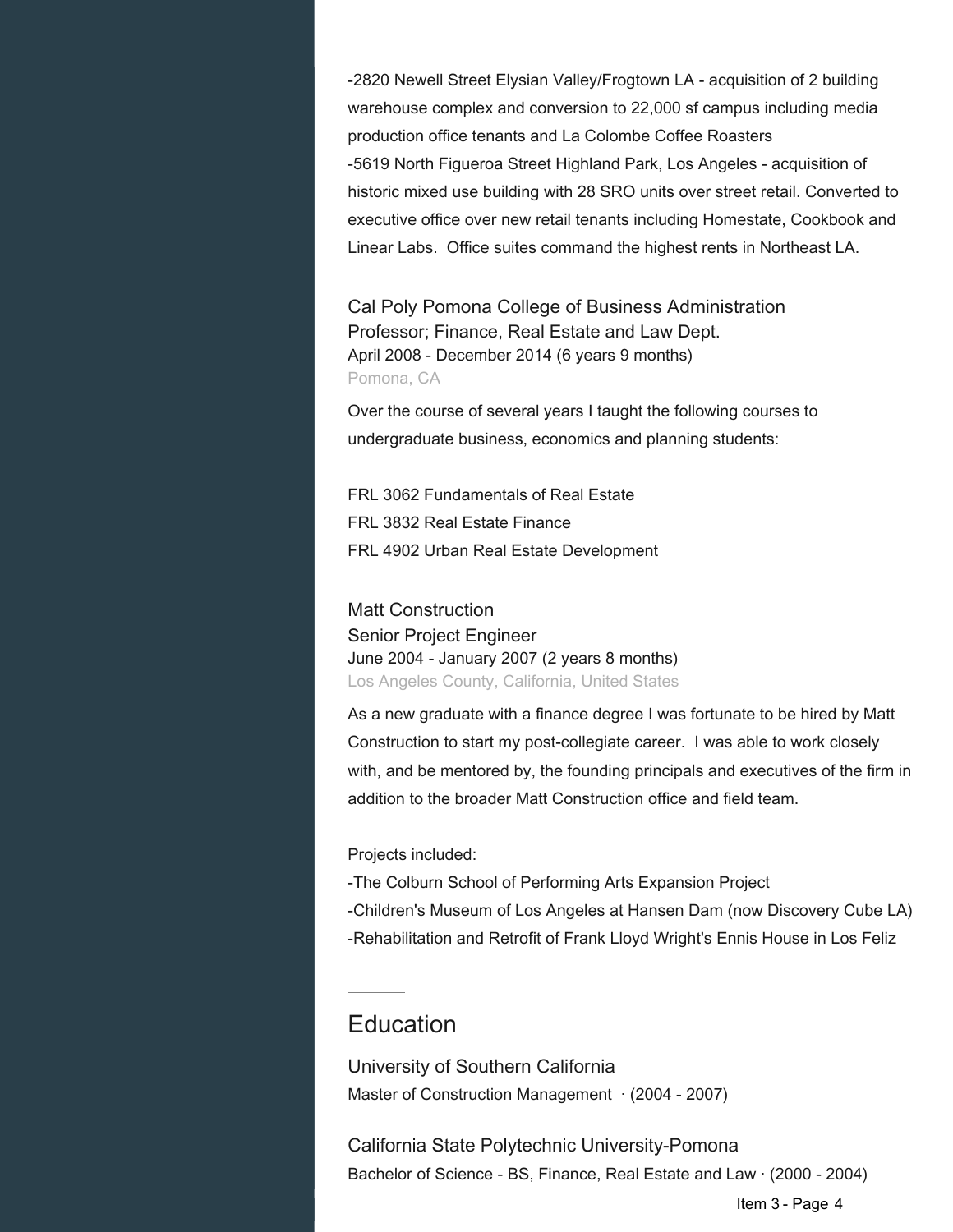<span id="page-5-0"></span>



## **MEMORANDUM**

To: Public Water Agencies Group From: James Ciampa Re: AB 361 Update Date: March 3, 2022

As the number of COVID-19 cases continues to decline, the State is beginning to take steps to return to pre-COVID conditions. Unfortunately, some of the announcements that have been made have caused confusion among public agencies.

 One of those confusing statements was Governor Newsom's recent announcement that teleconference meetings would end as of March 31 and that he was rescinding many of the COVID-related Executive Orders he had issued. This announcement caused confusion and concern on two levels: (1) whether the teleconferencing allowed for special districts under AB 361 would be ending; and (2) whether the announcement included the end of the emergency declaration Governor Newsom had issued in March 2020.

 As to AB 361, Governor Newsom's announcement has no direct effect on that law, which applies to special districts (such as the Group's public agency members), but does not apply to state agencies (who are governed by a separate law, the Bagley-Keene Act) or school districts (who are governed by provisions in the Education Code). State agencies and school districts have been relying on an Executive Order, and not AB 361, in connection with their teleconferenced meetings. Thus, the Governor's announcement cancelling that Executive Order will remove the legal authority for those state agencies and school districts to conduct their meetings virtually or by teleconference. AB 361 is not affected by the cancellation of that Executive Order, and it will remain in effect until January 1, 2024. *Thus, special districts can continue to rely on AB 361 to conduct their board meetings remotely.* 

Governor Newsom did not announce the end of the state of emergency and from our research it does not appear that he will be doing so in the near future. That is very important as to the effectiveness of AB 361, as that law requires that a "proclaimed state of emergency" be in effect to justify the continued use of remote/teleconferenced meetings.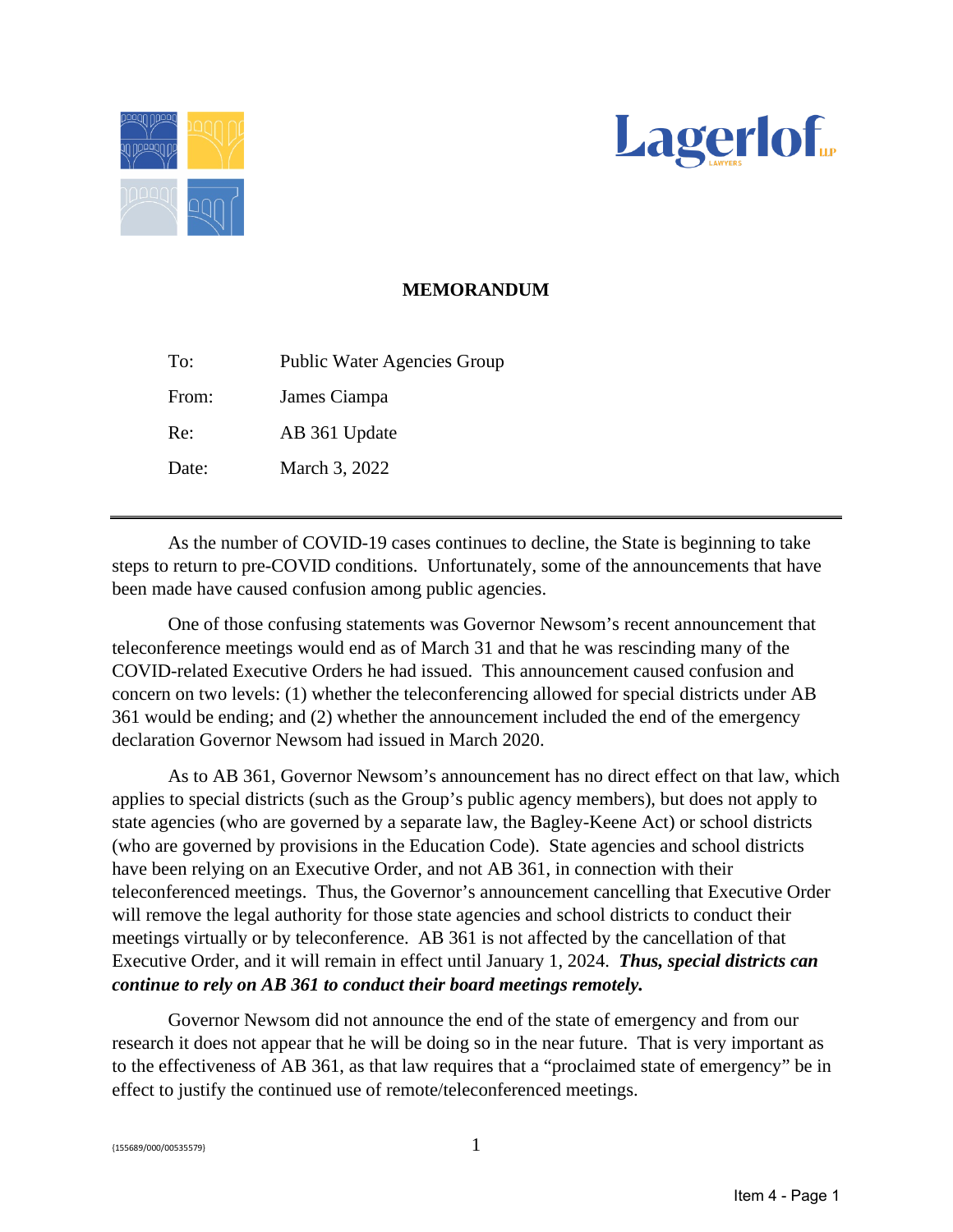For the time being, special districts can continue to rely on AB 361, as the state of emergency continues. However, their boards must still make one of the following two findings when adopting their continuing AB 361 resolutions:

(A) The local agency is holding a meeting during a proclaimed state of emergency, and *state or local officials have imposed or recommended measures to promote social distancing*; **or** 

(B) The local agency is holding a meeting during a proclaimed state of emergency and has determined, by majority vote, that, *as a result of the emergency, meeting in person would present imminent risks to the health or safety of attendees*.

If state or local health authorities withdraw their recommendations for social distancing and a board is also not able to adopt a finding that meeting in person would present an imminent risk to the health or safety of attendees, then that district would not be able to rely upon AB 361 to avoid compliance with the Brown Act's teleconference requirements, even if the proclaimed state of emergency remains in place.

 Each member's Board will need to review the health and safety conditions in its geographical area when determining whether it can make the necessary finding(s), provided that the state of emergency remains in effect. As COVID-19 conditions continue to improve, the Group's members should begin examining steps necessary to return to in-person meetings.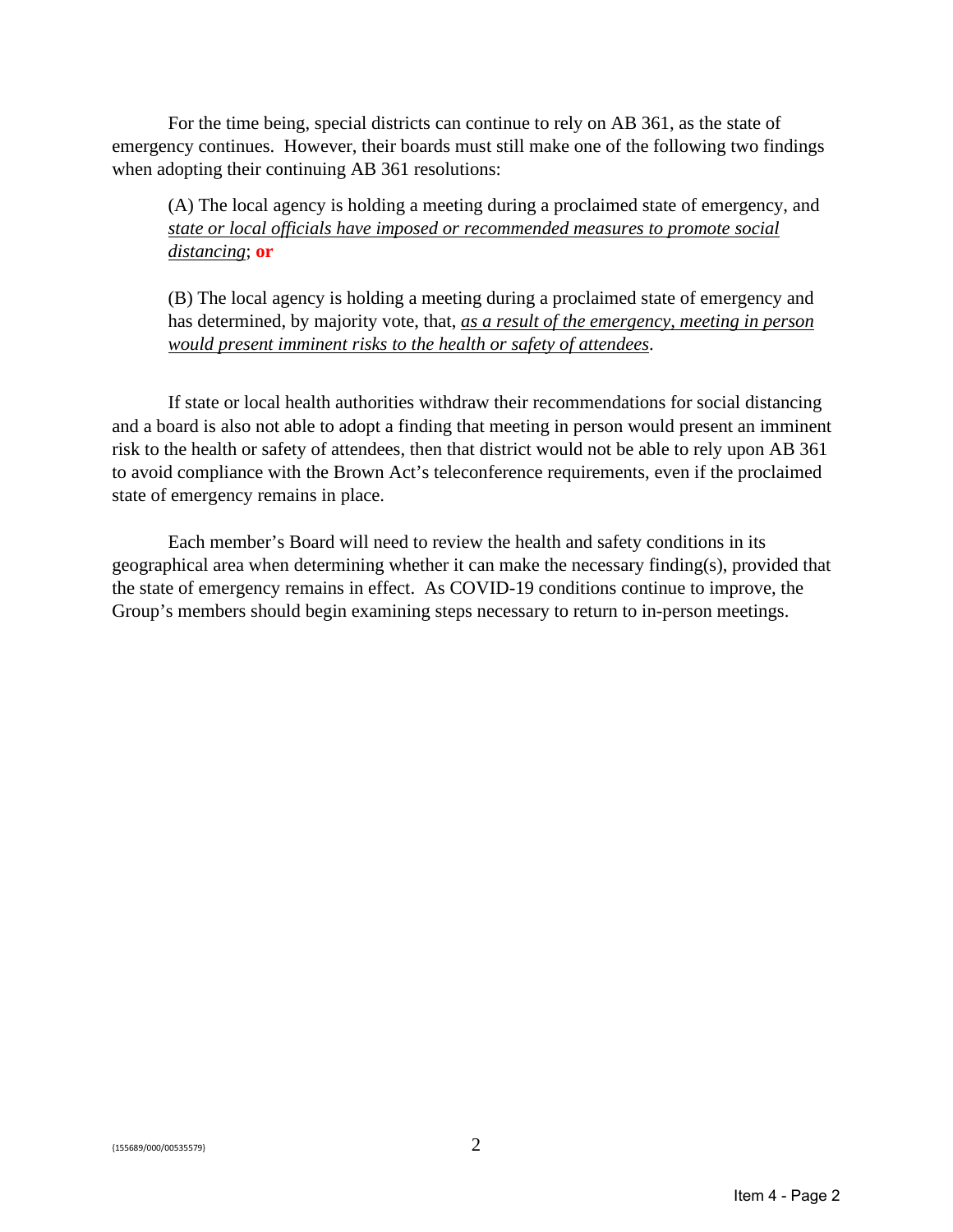## **RESOLUTION 2022-03-15**

# **A RESOLUTION OF THE BOARD OF DIRECTORS OF THE KINNELOA IRRIGATION DISTRICT EXTENDING THE TIME DURING WHICH THE DISTRICT MAY CONTINUE TO MEET IN ACCORDANCE WITH RESOLUTION 2022-01-18 AND WITHOUT COMPLIANCE WITH GOVERNMENT CODE SECTION 54953(B)(3)**

**WHEREAS** this District has previously approved Resolution 2022-01-18 authorizing remote teleconference meetings; and

**WHEREAS** the COVID-19 state of emergency declared by the Governor is ongoing; and

**WHEREAS** the District wants to follow the health and safety recommendations of state and local health officials to reduce the spread of the COVID-19 virus.

**NOW THEREFORE, IT IS RESOLVED** that the Board extends the provisions of Resolution 2022-01-18 for thirty days in accordance with Government Code Section 54953(e).

**PASSED, APPROVED AND ADOPTED THIS FITHTEENTH DAY OF MARCH, 2022.** 

SIGNED:

Chair

ATTEST: \_\_\_\_\_\_\_\_\_\_\_\_\_\_\_\_\_\_\_\_\_\_\_\_\_\_\_\_\_\_\_\_\_\_\_\_\_

Secretary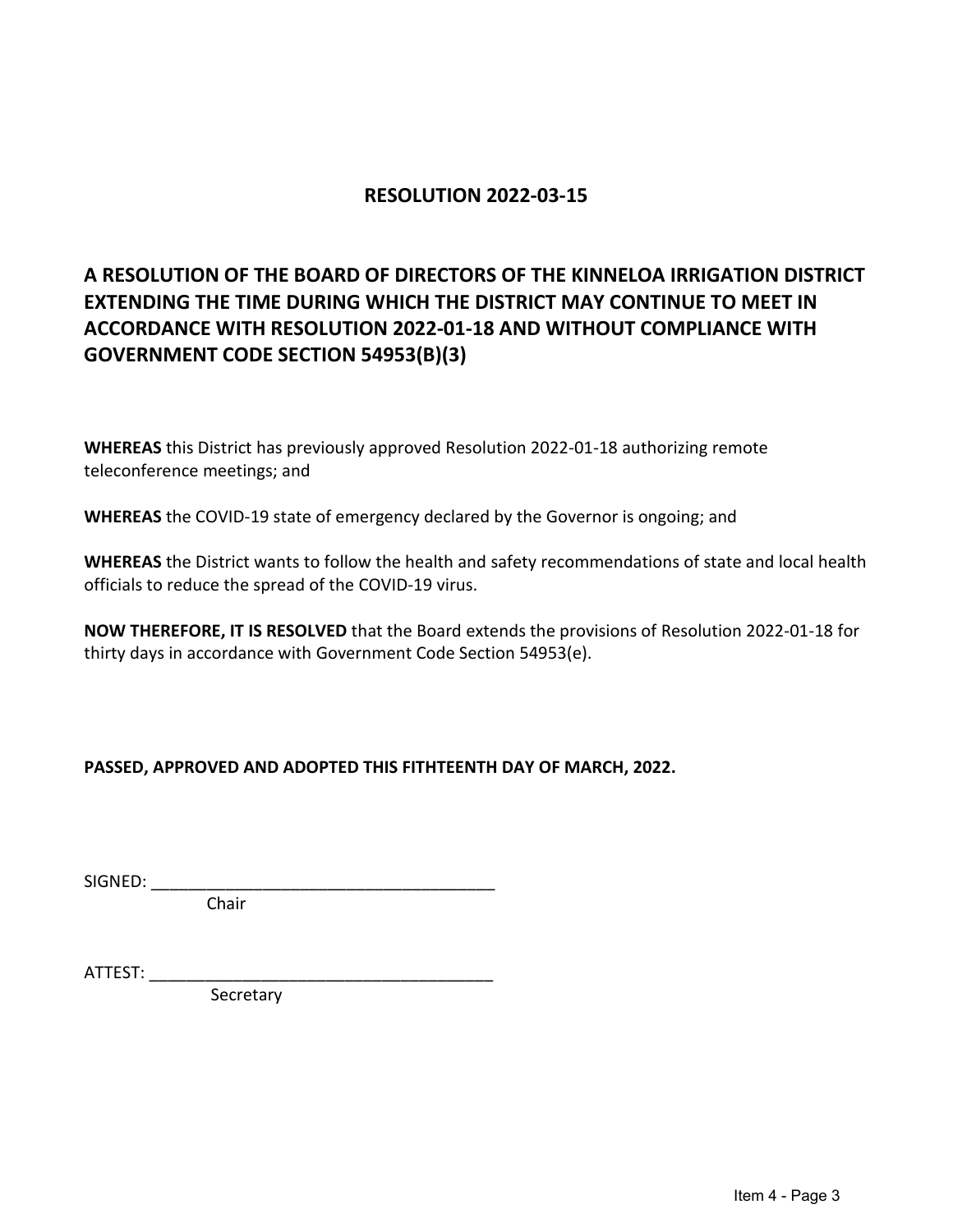#### **RESOLUTION NO. 2022-01-18 RESOLUTION OF THE KINNELOA IRRIGATION DISTRICT AUTHORIZING REMOTE TELECONFERENCE MEETINGS PURSUANTTOTHE RALPH M.BROWNACT**

WHEREAS, the Kinneloa Irrigation District is committed to preserving and nurturing public access and participation in meetings of the District; and

WHEREAS, all meetings of the District are open and public, as required by the Ralph M. BrownAct (Cal.Gov.Code 54950- 54963), sothat any member ofthe public mayattend, participate, and watch the District conduct its business; and

WHEREAS, the Brown Act, Government Code Section 54953(e), makes provisions for remote teleconferencing participation in meetings by members of a legislative body, without compliance with the requirements of Government Code Section 54953(b)(3), subject to the existence of certain conditions and requirements; and

WHEREAS, a required condition of Government Code Section 54953(e) is that the

Governor declares a state of emergency pursuant to Government Code Section 8625,

proclaiming the existence of conditions of disaster or of extreme peril to the safety of persons and property within the state caused by conditions as described in Government Code section 8558; and

WHEREAS, it is further a required condition of Government Code Section 54953(e) that state or local officials have imposed or recommended measures to promote social distancing, or the legislative body holds a meeting to determine by majority vote that meeting in person would present imminent risks to the health and safety of attendees; and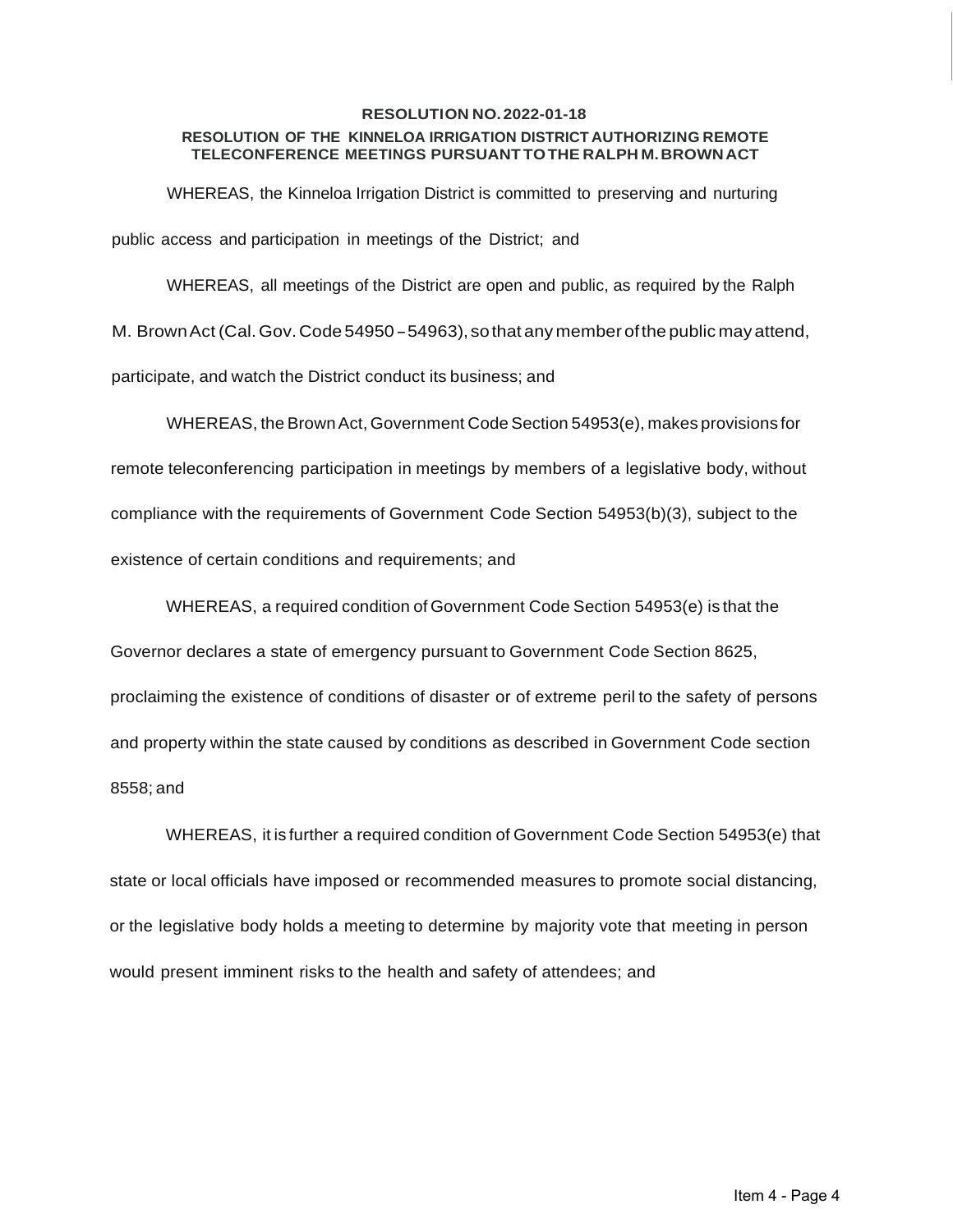WHEREAS, because such conditions now exist in Los Angeles County and throughout the state, a State of Emergency has been proclaimed by Governor Gavin Newsom on March 4, 2020, addressing the threats to public health and safety associated with the COVID-19 pandemic in California, and prescribing certain measures to protect the health and safety of all state residents, and said State of Emergency remains in full force and effect; and

WHEREAS, the California Department of Industrial Relations has issued regulations, at Title 8 of the California Code of Regulations Section 3205(c)(S)(D), making recommendations for physical (social) distancing in the workplace as a measure to decrease the spread of COVID-19, given that particles containing the virus can travel more than six feet, especially indoors; and

WHEREAS, the Los Angeles County Public Health Officer has issued guidance for the business community, "Best Practices to Prevent Covid-19 - Guidance for Businesses and Employers," which recommends that employers implement policies and practices that support physical distancing of at least six feet, including practices such as limiting indoor occupancy, using visual distancing cues, offering telework options to staff, offering flexible work hours, and altering physical work space to increase distance between workstations and customers; and

WHEREAS, an in-person meeting of the District would present imminent risk to the health and safety of attendees, given the continued presence of COVID-19, as well as the inability to maintain adequate social distancing amongst Directors, staff, and the public in an indoor setting; and

WHEREAS, because of the foregoing, the District does hereby find that it shall conduct its meetings without complying with Government Code Section 54953(b)(3), as authorized by Government Code Section 54953(e), and that the District shall comply with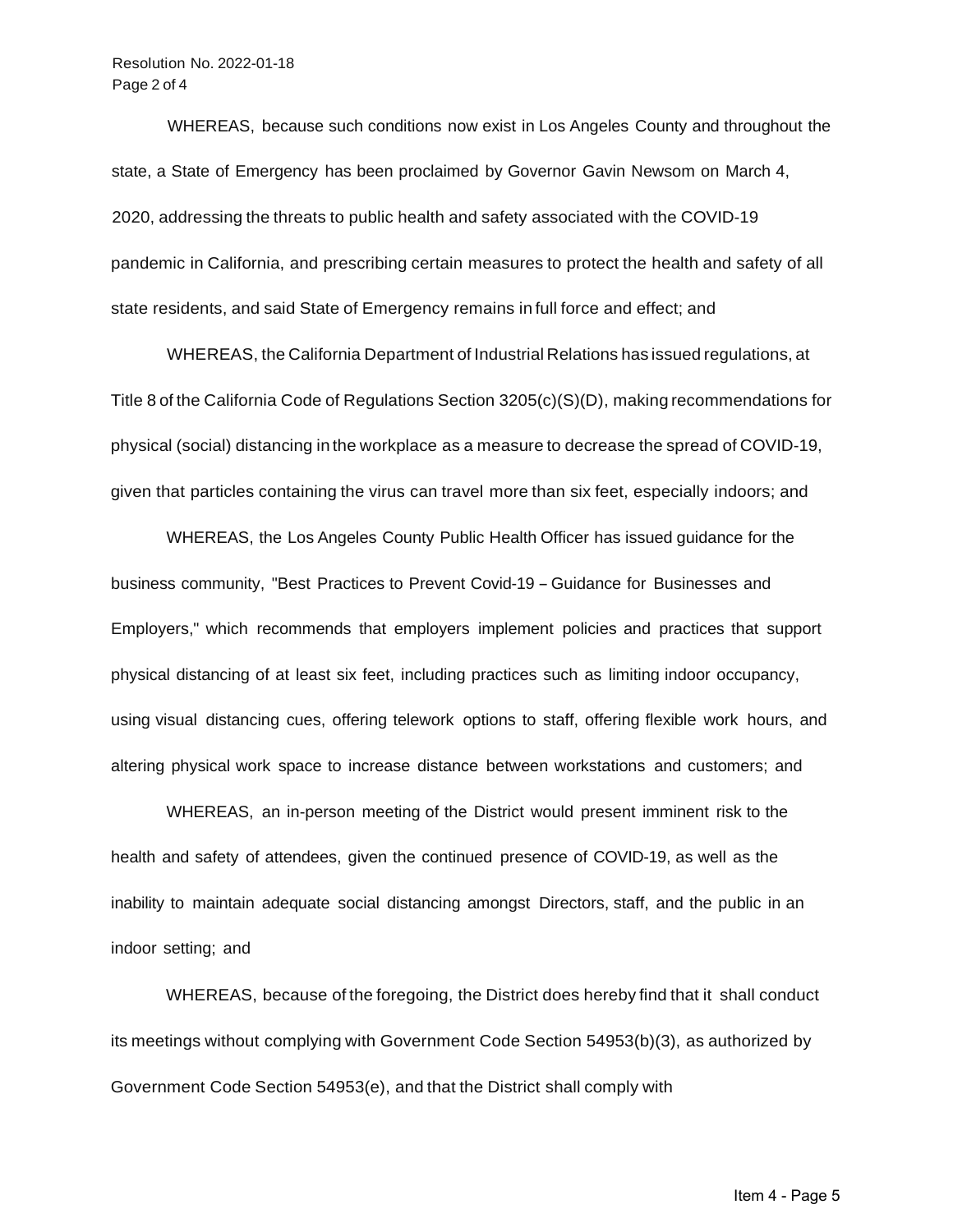the requirements to provide the public with access to the meetings as prescribed in

GovernmentCodeSection54953(e)(2).

NOW,THEREFORE, BE ITRESOLVED as follows:

- 1. The Recitals set forth above are true and correct and are hereby incorporated into this Resolution by reference.
- 2. The District hereby determines that there is an active, proclaimed state of emergency throughout the State of California due to the ongoing COVID-19 pandemic; those state and local officials have imposed or recommended measures to promote social distancing; and that meeting in person would present imminent risks to the health and safety of attendees as the result of the COVID-19 emergency.
- 3. The District is hereby authorized to conduct its open and public meetings by teleconference in compliance with the provisions of Government Code Section 54953(e).
- 4. This Resolution shall take effect immediately upon its adoption and shall be effective until the earlier of thirty days from today, or such time as the District adopts a subsequent resolution in accordance with Government Code Section 54953 (e)(3) t o extend the time during which the legislative body of the District may continue to teleconference without compliance with Government Code Section 54953(b)(3).